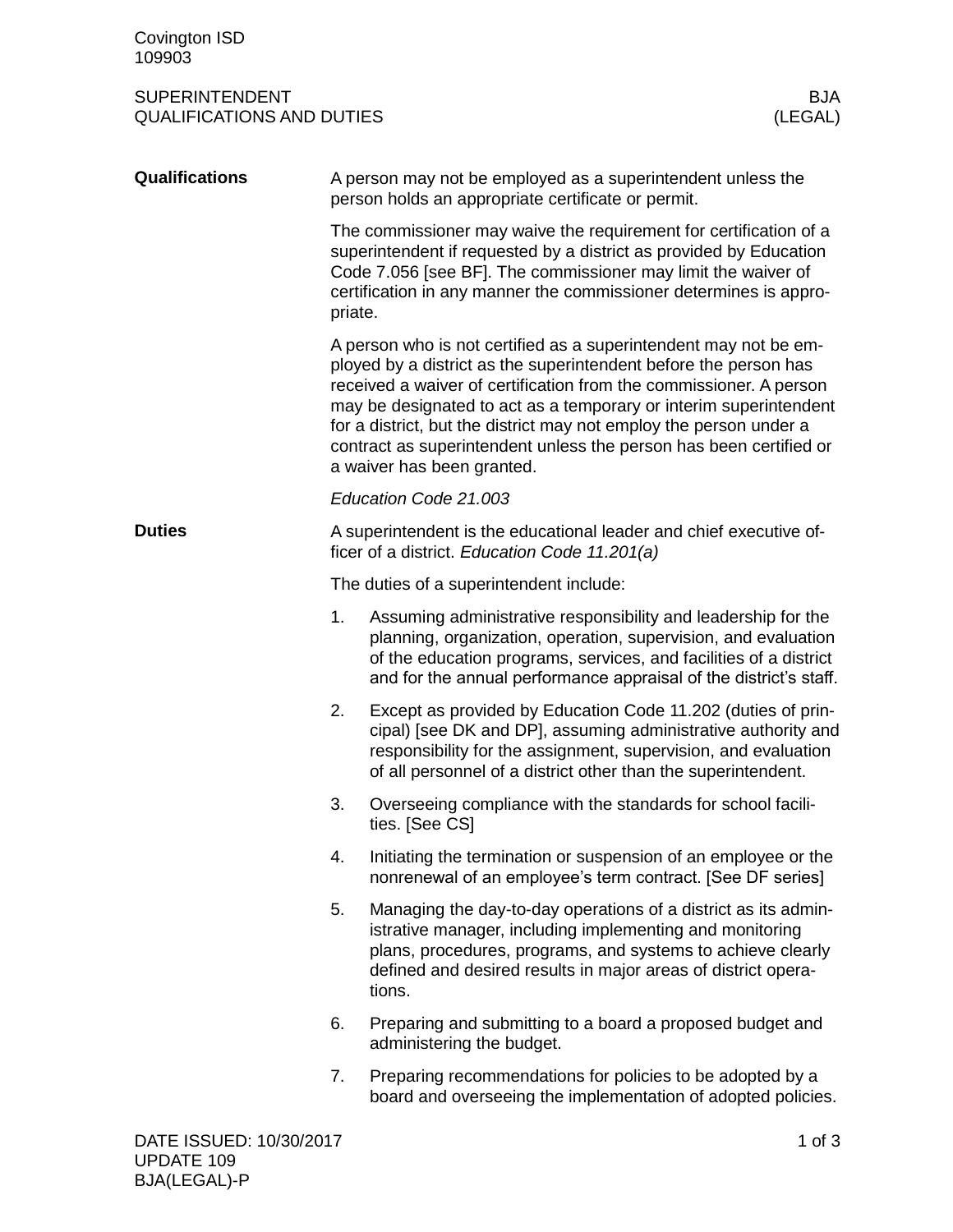## SUPERINTENDENT BJA<br>QUALIFICATIONS AND DUTIES (LEGAL) QUALIFICATIONS AND DUTIES

|                                             | 8.                                                                                                                                                          | Developing or causing to be developed appropriate adminis-<br>trative regulations to implement policies established by a<br>board.                                                                                                                                                       |                                                                                                                                                                                                  |  |  |
|---------------------------------------------|-------------------------------------------------------------------------------------------------------------------------------------------------------------|------------------------------------------------------------------------------------------------------------------------------------------------------------------------------------------------------------------------------------------------------------------------------------------|--------------------------------------------------------------------------------------------------------------------------------------------------------------------------------------------------|--|--|
|                                             | 9.                                                                                                                                                          | Providing leadership for the attainment and, if necessary, im-<br>provement of student performance in a district based on the<br>state's student achievement and quality of learning indicators<br>and other indicators as may be adopted by the commissioner<br>or the board. [See AIA] |                                                                                                                                                                                                  |  |  |
|                                             | 10.                                                                                                                                                         |                                                                                                                                                                                                                                                                                          | Organizing a district's central administration.                                                                                                                                                  |  |  |
|                                             | 11.                                                                                                                                                         |                                                                                                                                                                                                                                                                                          | Consulting with the district-level committee. [See BQA]                                                                                                                                          |  |  |
|                                             | 12.                                                                                                                                                         | Ensuring:                                                                                                                                                                                                                                                                                |                                                                                                                                                                                                  |  |  |
|                                             |                                                                                                                                                             | a.                                                                                                                                                                                                                                                                                       | Adoption of a Student Code of Conduct [see FO] and en-<br>forcement of that Code of Conduct; and                                                                                                 |  |  |
|                                             |                                                                                                                                                             | b.                                                                                                                                                                                                                                                                                       | Adoption and enforcement of other student disciplinary<br>rules and procedures as necessary.                                                                                                     |  |  |
|                                             | 13.                                                                                                                                                         |                                                                                                                                                                                                                                                                                          | Submitting reports as required by state or federal law, rule, or<br>regulation, and ensuring that a copy of any report required by<br>federal law, rule, or regulation is also delivered to TEA. |  |  |
|                                             | 14.                                                                                                                                                         |                                                                                                                                                                                                                                                                                          | Providing joint leadership with a board to ensure that the re-<br>sponsibilities of the board and superintendent team are car-<br>ried out; and                                                  |  |  |
|                                             | 15.                                                                                                                                                         |                                                                                                                                                                                                                                                                                          | Performing any other duties assigned by action of a board.                                                                                                                                       |  |  |
|                                             | Education Code 11.201(d)                                                                                                                                    |                                                                                                                                                                                                                                                                                          |                                                                                                                                                                                                  |  |  |
|                                             | In addition, a superintendent shall, on a day-to-day basis, ensure<br>the implementation of the policies created by the board. Education<br>Code 11.1512(a) |                                                                                                                                                                                                                                                                                          |                                                                                                                                                                                                  |  |  |
| <b>Collaboration with</b><br>the Board      | A board and a superintendent shall work together to:                                                                                                        |                                                                                                                                                                                                                                                                                          |                                                                                                                                                                                                  |  |  |
|                                             | 1.                                                                                                                                                          |                                                                                                                                                                                                                                                                                          | Advocate for the high achievement of all district students;                                                                                                                                      |  |  |
|                                             | 2.                                                                                                                                                          |                                                                                                                                                                                                                                                                                          | Create and support connections with community organiza-<br>tions to provide community-wide support for the high<br>achievement of all district students;                                         |  |  |
|                                             | 3.                                                                                                                                                          |                                                                                                                                                                                                                                                                                          | Provide educational leadership for a district, including leader-<br>ship in developing the district vision statement and long-range<br>educational plan [see AE];                                |  |  |
|                                             | 4.                                                                                                                                                          |                                                                                                                                                                                                                                                                                          | Establish district-wide policies and annual goals that are tied<br>directly to the district's vision statement and long-range edu-<br>cational plan;                                             |  |  |
| DATE ISSUED: 10/30/2017<br>$IIDINATE$ $AOP$ |                                                                                                                                                             |                                                                                                                                                                                                                                                                                          | $2$ of $3$                                                                                                                                                                                       |  |  |